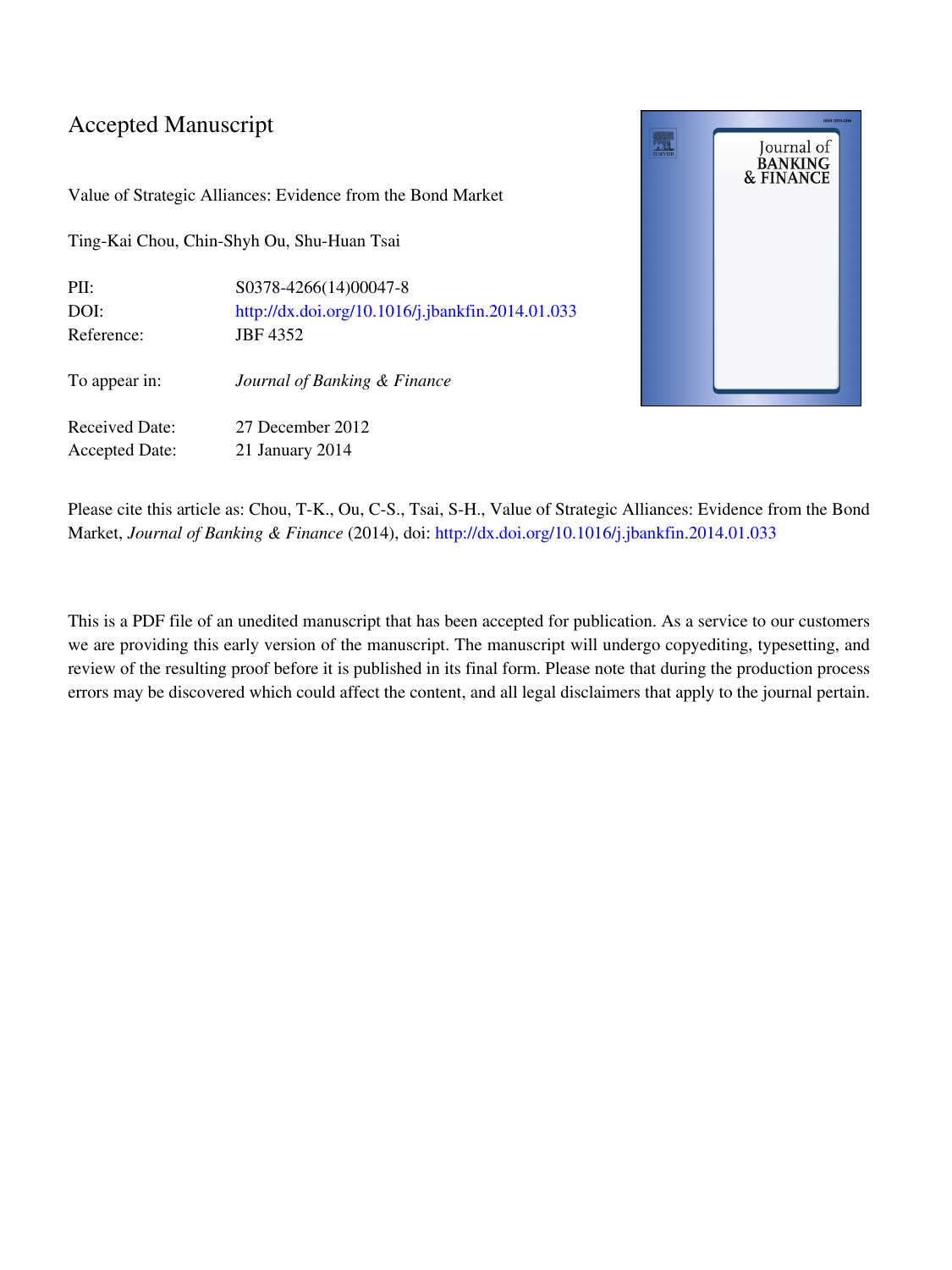## **ACCEPTED MANUSCRIPT**

### Value of Strategic Alliances: Evidence from the Bond Market

Ting-Kai Chou\* Department of Accounting National Cheng Kung University CRAN

#### Chin-Shyh Ou

Department of Accounting and Information Technology National Chung Cheng University

#### Shu-Huan Tsai

Department of Accounting and Information Technology National Chung Cheng University

 Corresponding author: Associate Professor, Department of Accounting, National Cheng Kung University, E-mail: tkchou@mail.ncku.edu.tw. We thank Shao-Chi Chang, Fang Fang, Yenn-Ru Chen, Chia-Ling Lee, Yueh-Chiao Lin, Lee-Young Cheng for their comments. We also thank participants at the 2012 FMA Annual Meetings and the 2012 Annual Conference of Taiwan Finance Association, and research workshop at the National Cheng Kung University, the National Cheng Chi University, the National Chung Cheng University, the Yuan Zi University, and the Chung Yuan Christian University for their comments on earlier versions of this manuscript. Ting-Kai Chou also acknowledges financial support from the National Science Council of Taiwan (NSC 101-2410-H-194-044-).